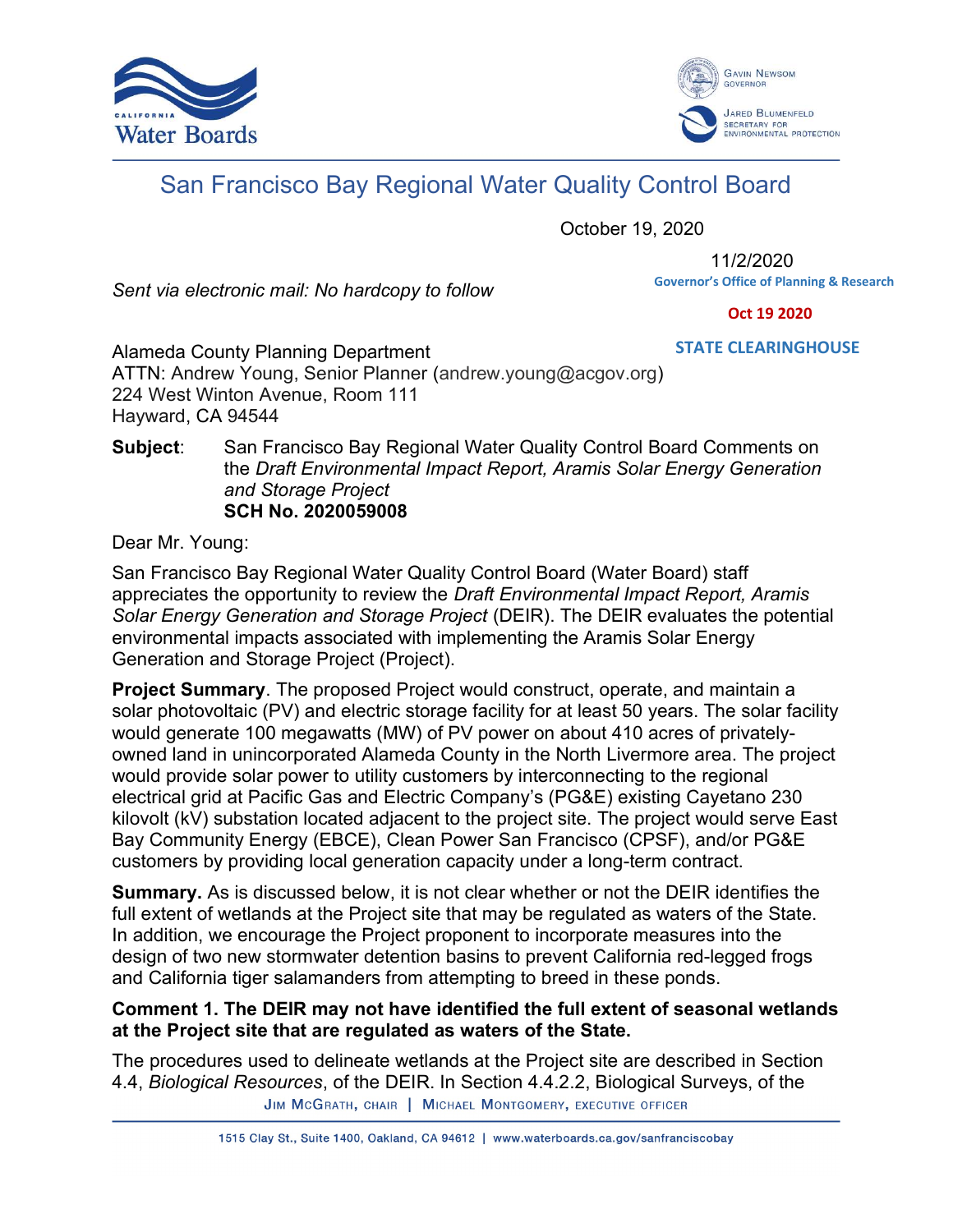DEIR, the subsection entitled, Assessment of Wetlands and Other Waters, on page 4.4-14 includes the following text:

An assessment of potential wetlands and other waters of the U.S. and State on the project site was conducted on July 31 and August 1, 2018 by Dr. Aldridge and Patrick Martin. On February 6, 2020 an additional assessment of potential wetlands and other waters of the U.S. was completed by Mr. Martin and HELIX biologist Halie Goeman. The presence of wetlands and other waters were determined based on the USACE three parameter method described in the Corps of Engineers Wetlands Delineation Manual (USACE 1987) and the Regional Supplement to the Corps of Engineers Wetland Delineation Manual: Arid West Region (Version 2.0; USACE 2008). A total of 10 data points were taken in and adjacent to the project site. Aquatic resources in the project site were also evaluated for their potential to qualify as waters of the State subject to RWQCB jurisdiction and/or CDFW jurisdiction.

The text of the DEIR does not explain how it was determined that 10 sampling points were sufficient to characterize the full extent of wetlands subject to jurisdiction as waters of the State at a 410-acre site. Please revise the DEIR to provide a detailed rationale for using only 10 sample points to assess the extent of wetlands.

Also, seven of the 10 sampling points were assessed on July 31 and August 1, which is well into the dry season at the Project site. Section IV.A.2.a of the State Wetland Definition and Procedures for Discharges of Dredged and Fill Material to Waters of the State states that Water Board staff may require, on a case-by-case basis, supplemental field data from the wet season to substantiate dry season delineations.

2. Additional Information Required for a Complete Application

a. If required by the permitting authority on a case-by-case basis, supplemental field data from the wet season to substantiate dry season delineations, as is consistent with the 1987 Manual and Supplements.

Generally, wet season delineations are more likely to be necessary in areas where wetland indicators are difficult to resolve. The ideal time to delineate a wetland is during the wet portion of the growing season of a normal climatic period. Otherwise, indicators provided in the Corps' delineation manuals must be relied on to identify wetland boundaries. Collection of supplemental information in certain situations is an accepted practice and is consistent with recommendations presented in the Corps regional supplements for wetland delineation, which recommends that practitioners return to the delineation site, if possible, during the "normal wet portion of the growing season" (Arid West Regional Supplement, pp. 58, 87, 104; Western Mountains, Valleys, and Coast Regional Supplement, pp. 66, 100) to resolve wetland indicators that were unresolved during the dry-season delineation. To avoid the risk of unanticipated project delays, applicants may consult with the appropriate Water Board regarding whether supplemental data may be necessary prior to submitting an application.

In addition to re-evaluating the sufficiency of 10 sample points to assess the full extent of wetlands at a 410-acre Project site, the wetland delineation should be repeated late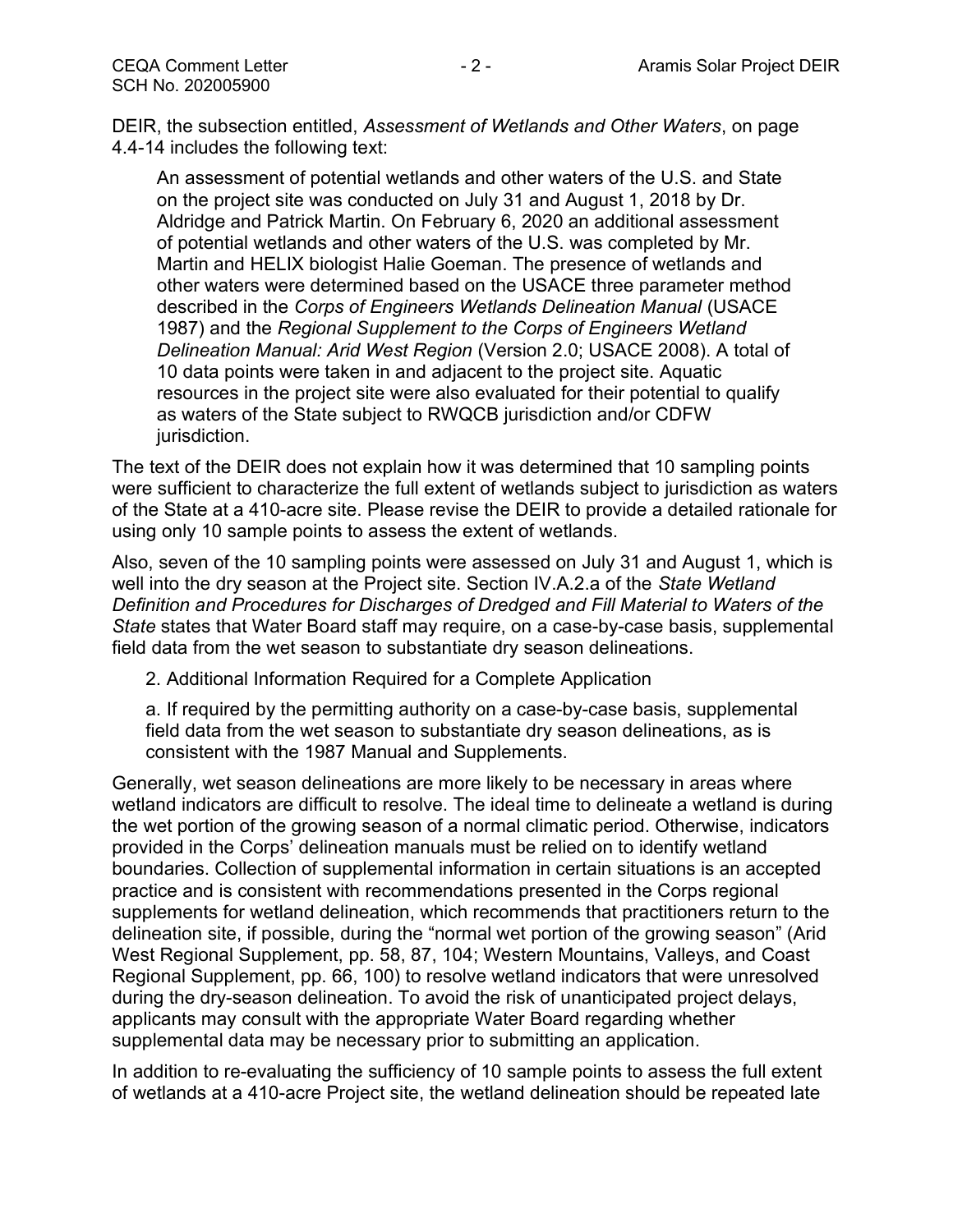in the wet season of a year with typical rainfall to ensure that the full extent of wetlands subject to regulation as waters of the State have been identified. Without a wet-season delineation with a sufficient number of data points, it is not possible to establish with sufficient certainty that the Project will avoid impacts to waters of the State.

## Comment 2. Please provide more information about the design and operation of the two proposed stormwater basins at the Project site.

Text on page 4.10-15, of Section 4.10, discusses potential impacts in Section 4.10.3, Impact Analysis. The discussion of impact HYD-3 includes the following text:

The proposed project, as designed, would avoid all areas of high flow and FEMA floodplains, and the study determined that the project site is suitable for the planned development. However, the project area is located in a valley downslope of a series of ridges, which could cause localized flooding on portions of the project area. Therefore, the proposed project would include the construction of two stormwater detention basins strategically located based on the results of the preliminary hydrology study to prevent off-site stormwater runoff and protect downstream properties. A narrow, linear approximately 0.4-acre stormwater detention basin is proposed in the southeastern corner of the central section of the project site along Hartman Road and terminating at North Livermore Avenue. An additional, approximately 0.5-acre stormwater detention basin is proposed along the southern boundary of the southwestern section of the project site.

Cayetano Creek runs through, and adjacent to, portions of the Project site. The San Francisco Bay Basin Water Quality Control Plan (Basin Plan) defines the beneficial uses of waters of the State. The beneficial uses listed in the Basin Plan for Cayetano Creek include the preservation of rare and endangered species and wildlife habitat. As the discussion of Biological Resources in Section 4.4 of the DEIR acknowledges, Cayetano Creek provides dispersal habitat for the California red-legged frog (CRLF), a species listed as threatened under the federal Endangered Species Act and a California species of special concern, and the California Tiger Salamander (CTS), a species listed as threatened under the federal Endangered Species Act and the California Endangered Species Act. CRLF and CTS have been documented to attempt breeding in stormwater detention basins east of Dublin and north of Livermore.

Please provide more information about the design and functioning of the two proposed stormwater basins at the Project site. In particular, please clarify if collected stormwater will be discharged from the basins through outlets or allowed to infiltrate into the native soils. CRLF and CTS may attempt to breed in stormwater basins, which do not remain inundated long enough to support successful breeding by these special status species. Please consider modifying the design of the stormwater basins to include measures to prevent CRLF and CTS from entering these ponds.

Conclusion. The DEIR does not yet support the conclusion that Project implementation will not impact any waters of the State, since most of the delineation field work was conducted well into the dry season. Dry season delineations in Mediterranean climates